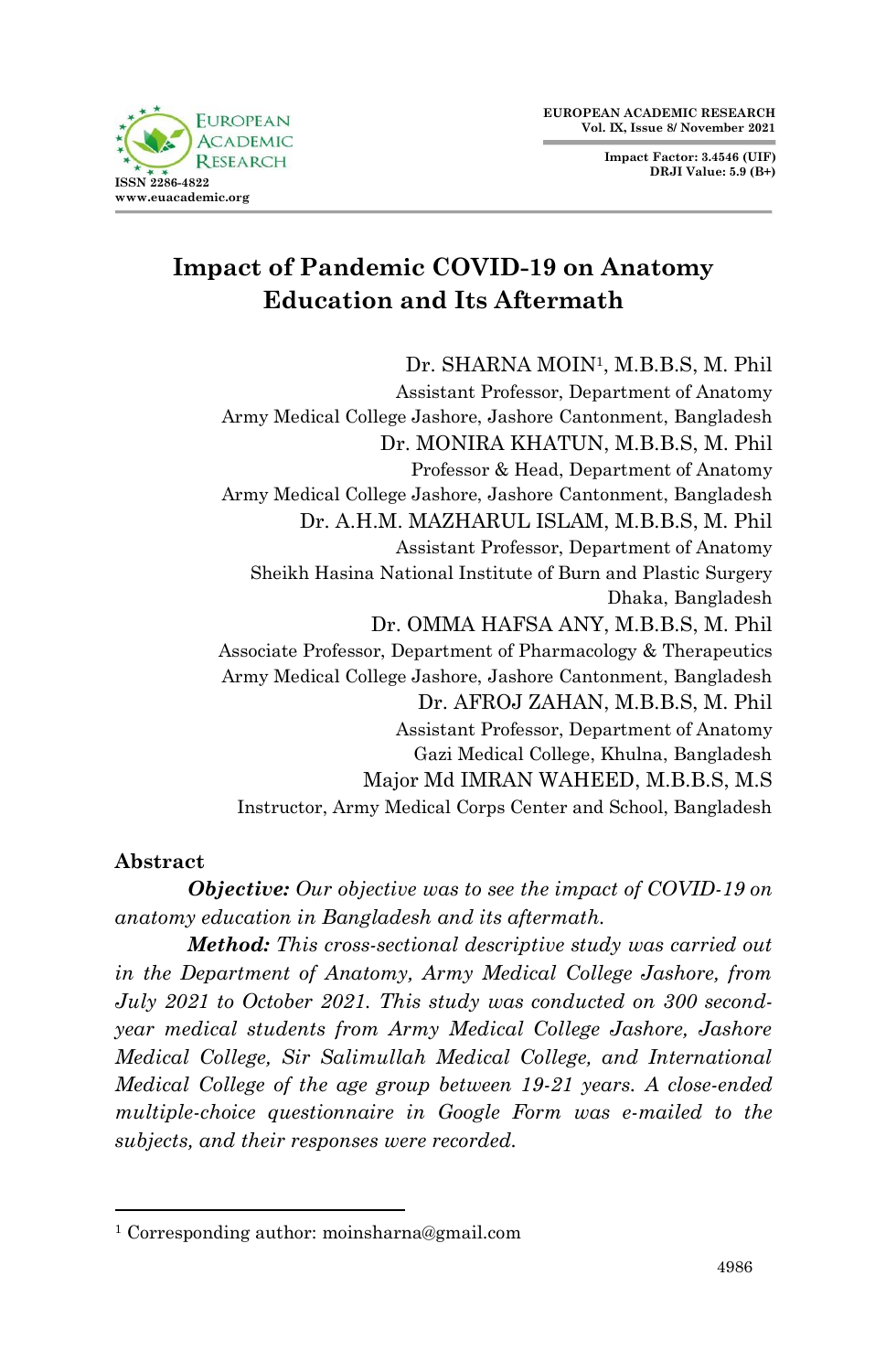*Result: None of the subjects was prepared for the sudden longterm closure of the institutions. The majority (98%) were worried about the sudden cessation of all academic activities & apprehended for the possibility of session clutter. (89.33%) subjects experienced learning disruption initially but (62%) adapted to online learning activities gradually. The major obstacles for virtual anatomy education were poor internet connection (57%), the small display screen of a smartphone (56%), and lack of valuable gadgets (38%). Anatomy virtual apps were used chiefly for dissection (36%), and live online classes were preferred for histology (57%) and embryology (51%). Prerecorded videos on different social media were preferred for studying viscera (37%). (68%) became expert on handling computers and the internet, though (72%) felt only virtual education could never replace practical classes. Traditional anatomy classes were felt bored by (58%) subjects. After being introduced to online learning, (92%) preferred blended learning over only traditional anatomy classes (9%) or online classes (2%).*

*Conclusion: Lockdown in COVID-19 pandemic compelled us to install online learning to maintain the attachment of the academic activities with curriculum; in reality, the purpose served even more than expected. After this COVID-19 era and significant virtual development, blended learning became the most preferable and effective technique for studying anatomy.*

**Keywords:** Covid-19, medical students, medical education, virtual anatomy education

# **INTRODUCTION:**

COVID-19 (Coronavirus 2019) is a highly contagious respiratory tract disease caused by severe acute respiratory syndrome coronavirus 2  $(SARS-CoV-2)<sup>1</sup>$ . It was first detected in December 2019 in Wuhan city, Hubei Province, China2. Within a few weeks, the virus has spread from China to 27 other countries<sup>3</sup>. This outbreak was declared a pandemic on March 11, 2020, by World Health Organization (WHO)4. Till July 5, 2021, a total of 184,573,435 confirmed cases and 3,993,597 deaths in 220 countries & territories, including Bangladesh, have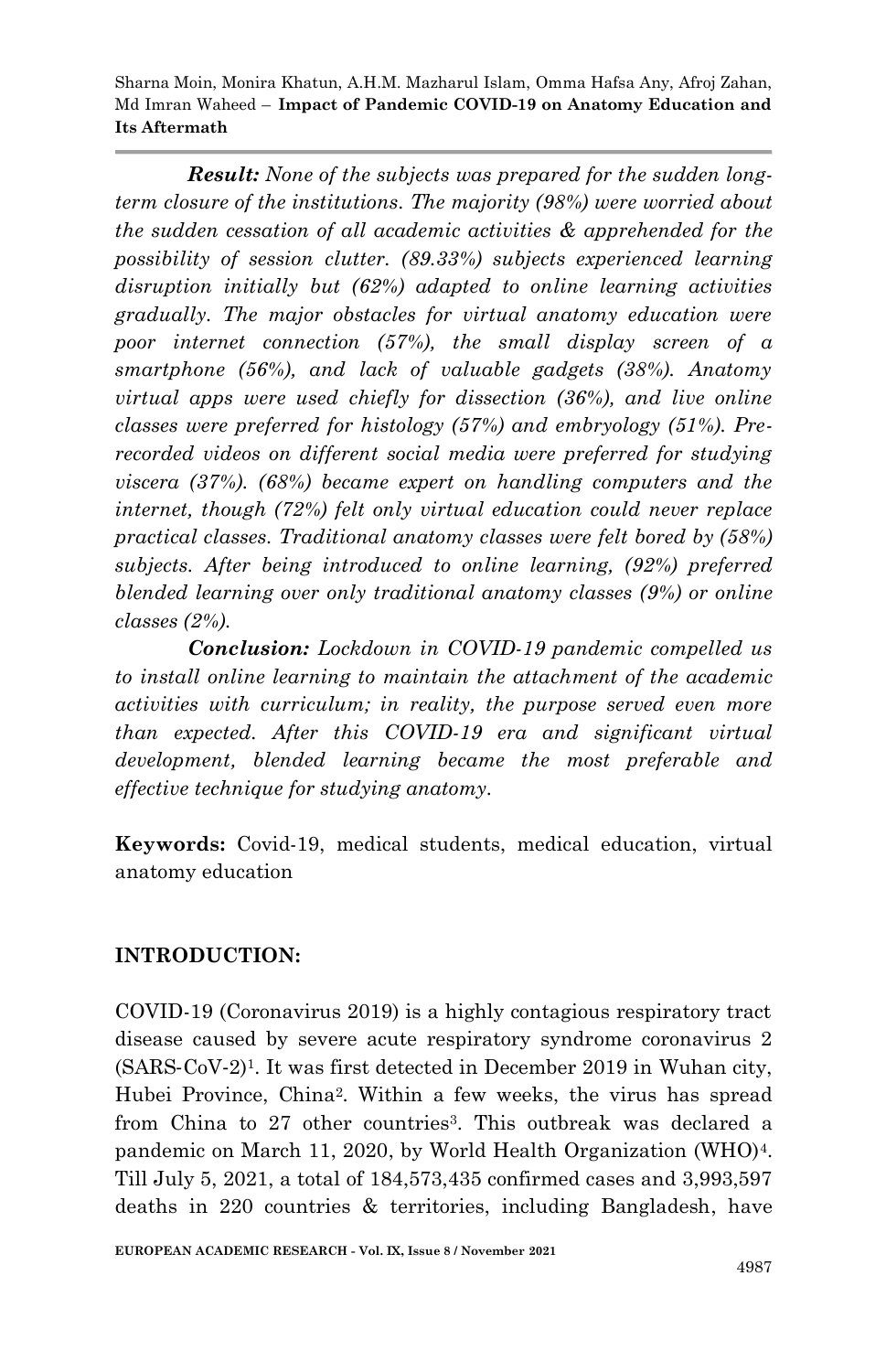been reported5. In March, the virus spread in Bangladesh when the Institute of Epidemiology, Disease Control and Research (IEDCR) reported the first three confirmed COVID-19 cases. From that day on, the number of COVID-19 patients has been increasing6. According to WHO total of 977,568 confirmed cases and 15,593 deaths due to COVID-19 were reported in Bangladesh till July 7, 20217. The Government of Bangladesh imposed a lockdown from March 26, 2020, throughout the country, aiming to protect the population from this contagious disease8. In addition, the Ministry of Education declared the closure of all educational institutions, including all medical colleges, on March 17, 20209. Though the Government started withdrawing lockdown in different areas from May 31, 2020, all educational institutions remained closed for more than one and a half year10,11. In these circumstances, around 53,825 medical students were directly affected. There are 112 recognized medical colleges in Bangladesh. Among them, 37 are public, 70 are private  $\&$  6 are administered by Bangladesh Armed Forces & are under the Ministry of Defense12. Some medical colleges started taking unofficial classes virtually after the shutdown was declared. On March 23, 2020, University Grants Commission (UGC) asked to continue online classes for all public and private universities. Subsequently, Education Minister urged to keep educational activities online13. The main objective was to reduce the risk of transmission of this virus by avoiding face-to-face schooling and maintaining social distance to protect the students, teachers  $\&$  associates<sup>14</sup>. Finally, the Government decided to reopen medical institutes from September 13, 2021, in the country after completing their vaccination<sup>15</sup>.

Anatomy is the keystone of medical science. To become successful professionals in the future, the students must have comprehensive knowledge of anatomy. However, in reality, anatomy is a vast and challenging subject to grasp thoroughly. Naturally, students become bored, feel monotonous, and get tired of studying this subject. Conventionally students study anatomy very superficially, mainly just memorizing to pass their exam.

In Bangladesh, the learning of this subject is based on cadaveric dissection, viscera, models, skeleton, bones, histology slides, museum specimens & other modalities. These are the principal tools for anatomy education. Medical students had lost their access to all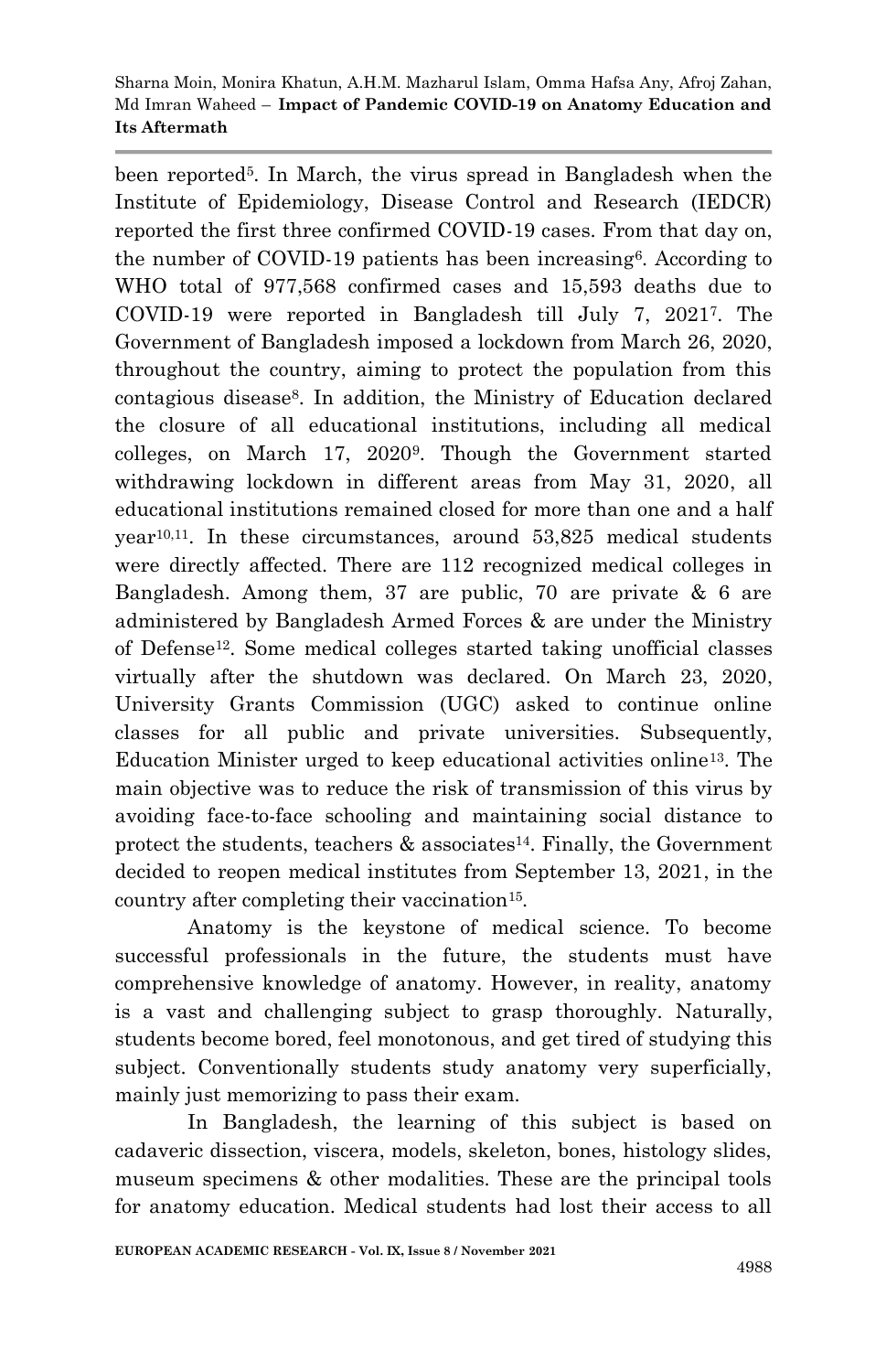these supporting aids since the shutdown of the educational institutions. There was no option left in that scenario but to take both the lectures & laboratory classes virtually. In the history of Bangladesh, virtual education was never a part of anatomy education. To cope with online technology, both teachers and students had to educate themselves quickly & properly to adopt new learning methods to continue the academic activities 16.

Thus, this pandemic COVID-19 has created a new era for the virtual system of anatomy education in Bangladesh. Even after the reopening of schools, many medical institutions have incorporated the internet in the traditional anatomy classes. This system has brought an extensive inquest about the opportunities and obstacles for medical students in anatomy education. Many studies have been carried out throughout the world to evaluate the effect of virtual education on anatomy, but no such studies were done in Bangladesh. For this reason, this study was undertaken to visualize the benefits and drawbacks of virtual anatomy education which started during the pandemic COVID-19 and still going on.

# **MATERIALS AND METHODS:**

It was a cross-sectional descriptive study carried out in the Department of Anatomy, Army Medical College Jashore, from July 2021 to October 2021. In this study, three hundred second-year medical students participated from Army Medical College Jashore, Jashore Medical College, Sir Salimullah Medical College, and International Medical College aged 19-21 years.

Data were collected from Army Medical College Jashore, Jashore Medical College, Sir Salimullah Medical College, and International Medical College. Study subjects were contacted telephonically and via e-mail. The nature and purpose of the study were described to the study subjects, and informed consent from them was taken via Google Form. A close-ended multiple-choice questionnaire was mapped out in Google Form and e-mailed to the subjects. Their responses were recorded. Confidentiality of the subjects was maintained. Data were collected and analyzed using Microsoft Office Professional Plus 2019 excel spreadsheet (Microsoft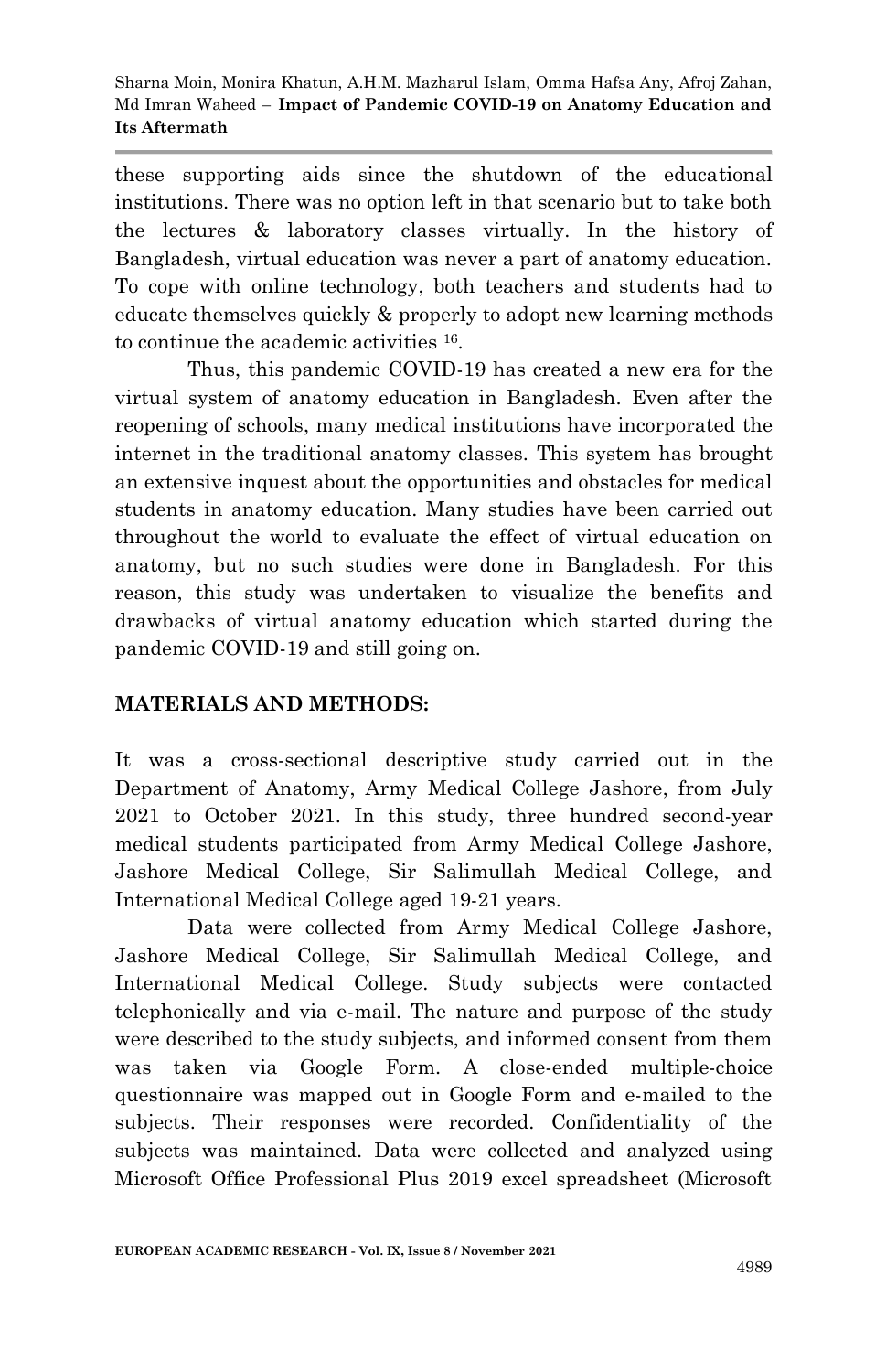Corp Redmond, WA, USA) and program SPSS 20.0 (SPSS Inc. Chicago, IL, USA).

### **RESULT:**

Table 1 shows the demographic characteristics of the participants. Among 300 subjects, 188 were female, and 112 were male.

| Variable   | Population (n) | Percentage $(\%)$ |
|------------|----------------|-------------------|
| Gender:    |                |                   |
| Male       | 112            | 37.33             |
| Female     | 188            | 62.67             |
| Total      | 300            | 100               |
| Residence: |                |                   |
| Urban      | 173            | 57.67             |
| Rural      | 127            | 42.33             |
| Total      | 300            | 100               |

**Table 1:** Summary of demographic characteristics of participants

All subjects admitted that they were not prepared for the notice of long-term closure of the institutions & were shocked by the abrupt announcement. 207 (68.67%) subjects revealed that they had to vacate their halls and leave the campus on short notice, for which they failed to bring all the necessary items, including their books & other learning aids, with them. The majority of the subjects that was 294 (98%) were worried as their classes, examinations, and academic activities suddenly stopped & they were apprehended for the possibility of session clutter.

268 (89.33%) subjects admitted they experienced sudden learning disruption initially, but 186 (62%) coped with that situation & adapted to online learning activities. 275 (92%) understood that face-to-face learning activities were not possible and virtual learning was the only way for their education. 168 (56%) subjects confirmed they used smartphones, 113 (37.67%) used laptops or desktops, only 13 ( 4.33%) used tabs and 5 (1.67%) used other gadgets for e-learning purposes (Figure 1).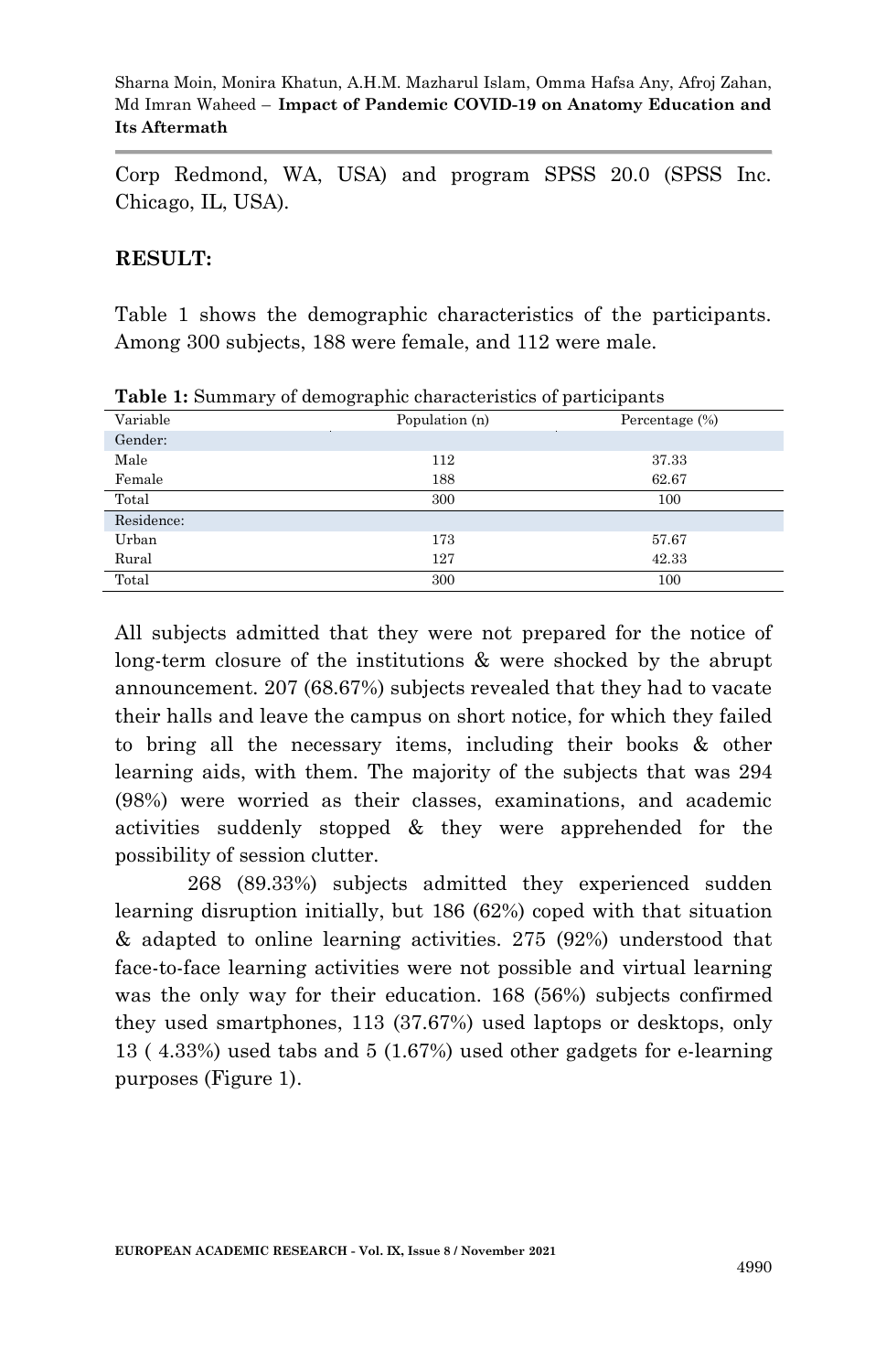

**Figure 1:** Pie chart showing usage of different gadgets for virtual education.

All the smartphone users felt the phone's screen was too small for doing all the online classes. 114 (38%) subjects felt they did not have proper gadgets for online classes. In addition, 171 (57%) subjects reported internet issues (poor network) which disrupted their classes & was a significant obstacle in their online learning. 206 (68.67%) had a Wi-Fi connection, and 94 (31.33%) purchased cellular data for virtual education. 54 (18%) subjects informed they felt destructed by home environment, the main reasons behind this were that they did not have any separate rooms and had to participate in the household work, which they did not have to do in their institutional hostel (Figure 2).



**Figure 2:** Drawbacks of virtual anatomy education felt by the subjects.



**Figure 3:** Pie chart showing mode of usage of internet.

216 (72%) said they could not bring all their books home as they had to vacate their hostel on concise notice. Initially, they were using e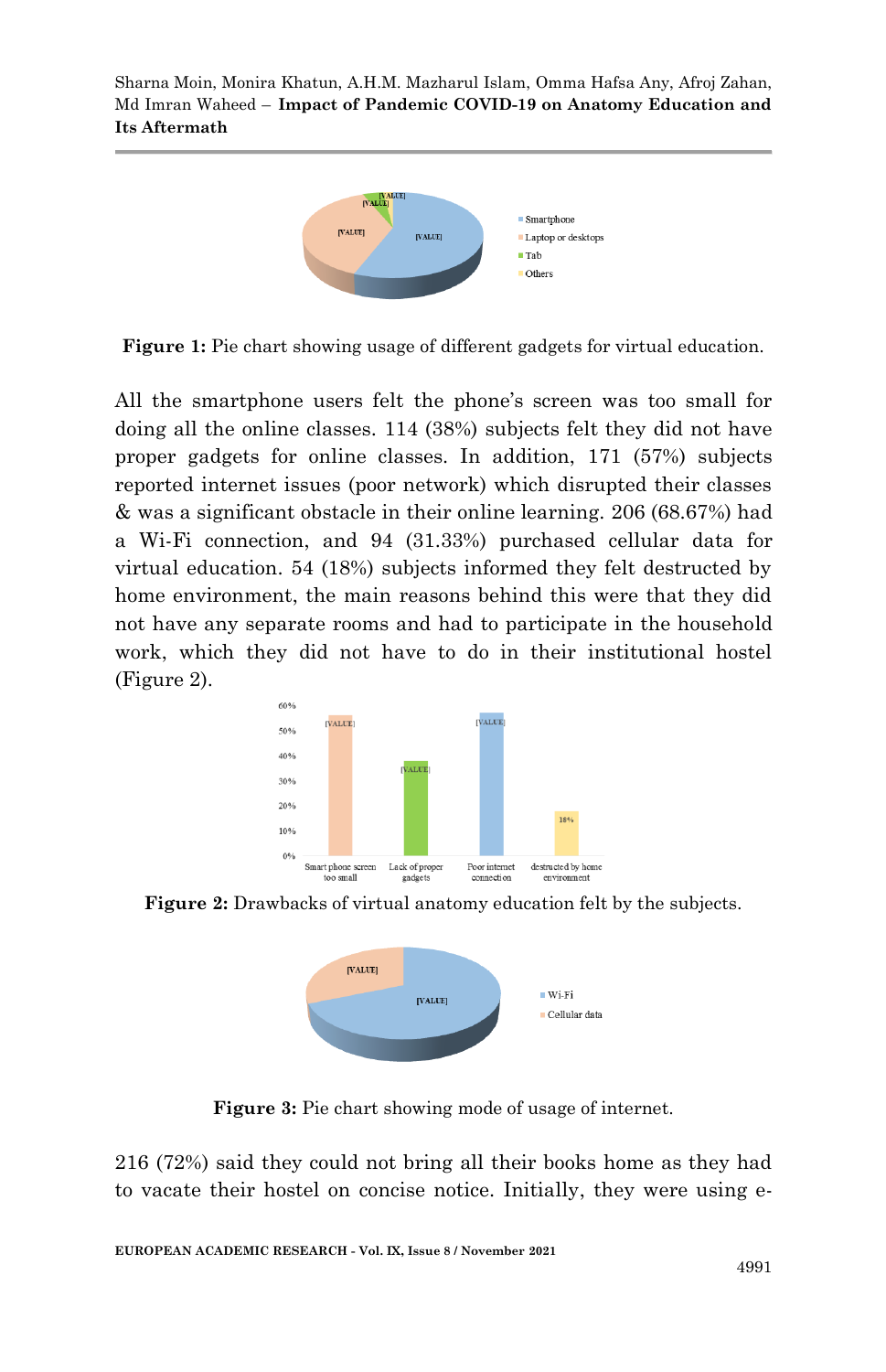books and pdf books, Google & YouTube for learning purposes. However, later within a few months, they (95%) that is 285 subjects, managed to bring back their books from hostels, a few of them that is 12 (4%) subjects, bought new sets of books for their home and only 3 (1%) were solely dependent on the virtual system without any books.

For dissection, 108 (36%) subjects were dependant more on virtual apps. For studying viscera, pre-recorded videos were preferred more by 111 (37%) subjects. On the other hand, for bones, histology, and embryology, 96 (32%), 171 (57%), and 153 (51%) subjects relied more on live online classes than other modalities. Virtual apps were used least to study histology and embryology by 6 (2%) and 3 (1%) subjects, respectively (Figure 4). They downloaded the anatomy virtual apps from Google Play Store and Microsoft Store. The majority (99%) were using the free version of the apps and only (1%) had the paid version. They acknowledged that their teachers also encouraged them to use the apps as well.



**Figure 4:** Different modalities used for studying different components of anatomy in virtual education.

157 (53.33%) confirmed that YouTube videos help them a lot, and they could repeatedly watch the desired portion of the videos at any time from anywhere they want. 122 (40.67%) subjects used different Facebook pages and groups for study purposes as well. They watched different educational videos on Facebook and even did group discussions and exchanged notes as needed. Few subjects also utilize Instagram, Twitter, and other apps for educational purposes (Figure 5). For live online classes, most of the subjects that were 256 (85.33%) used the Zoom app. They confirmed that the Zoom app was the most user-friendly among other online class platforms (Figure 6).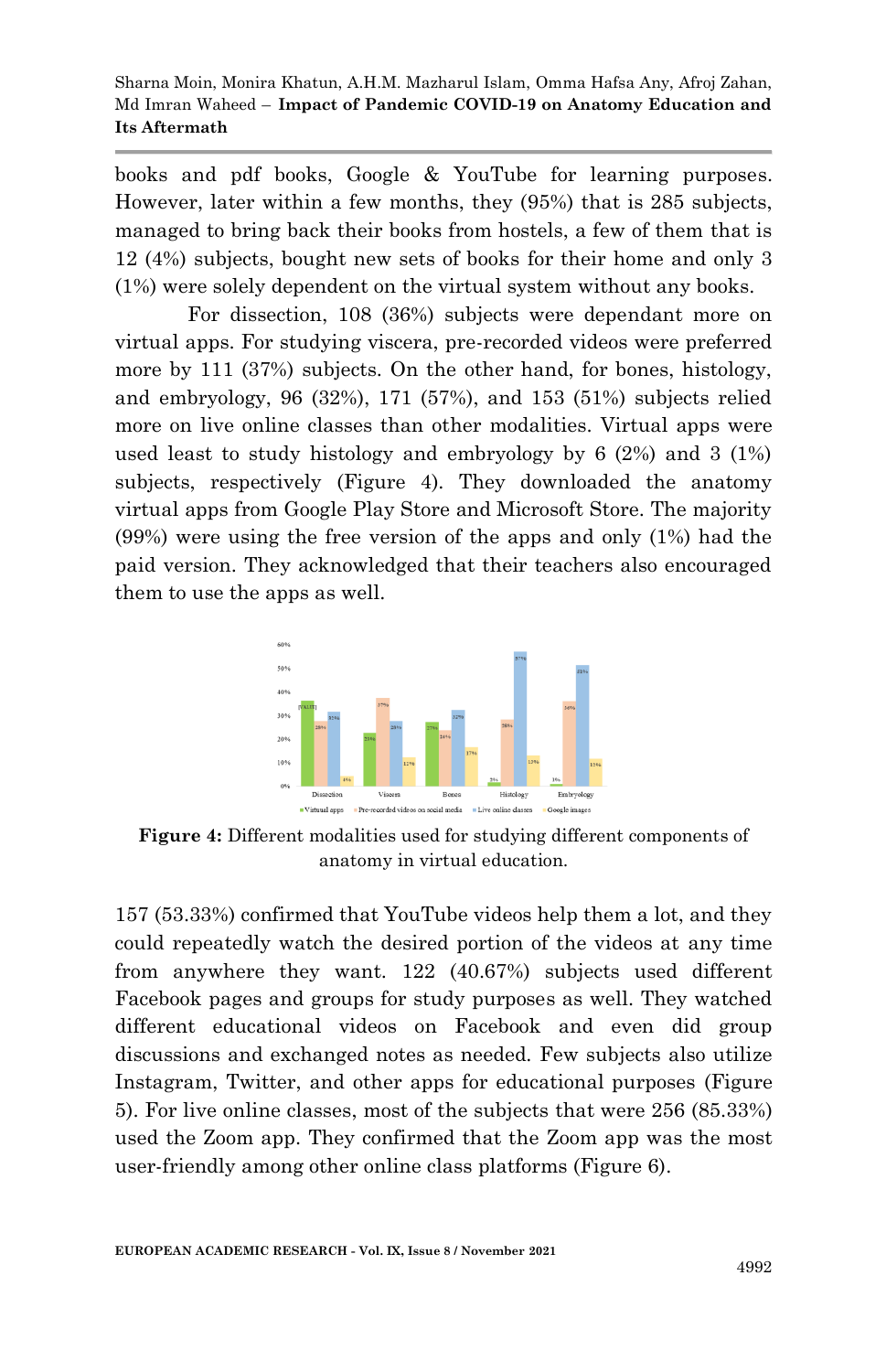

**Figure 5:** Pie chart showing different social media used for virtual anatomy education.



**Figure 6:** Different Apps used for live online classes.

204 (68%) subjects acknowledged they became efficient and more familiar with handling computers and the internet than before, and 156 (52%) accepted their self-learning capability increased. 171 (57%) mentioned another advantage of online classes: they could watch recorded classes repeatedly from anywhere and anytime. They could also review the portion again and again where they did not understand. 81 (27%) subjects said they could attend the classes anywhere even if someone was sick, which was not possible in traditional institutional classes (Figure 7).



**Figure 7:** Advantages of virtual anatomy education.

Contrary to these advantages, 217 (72.33 %) subjects felt only virtual education could never replace practical classes in which they learned in person. 266 (88.67%) think they could learn better if they could learn and practice on the cadaver and with viscera in their hand. 196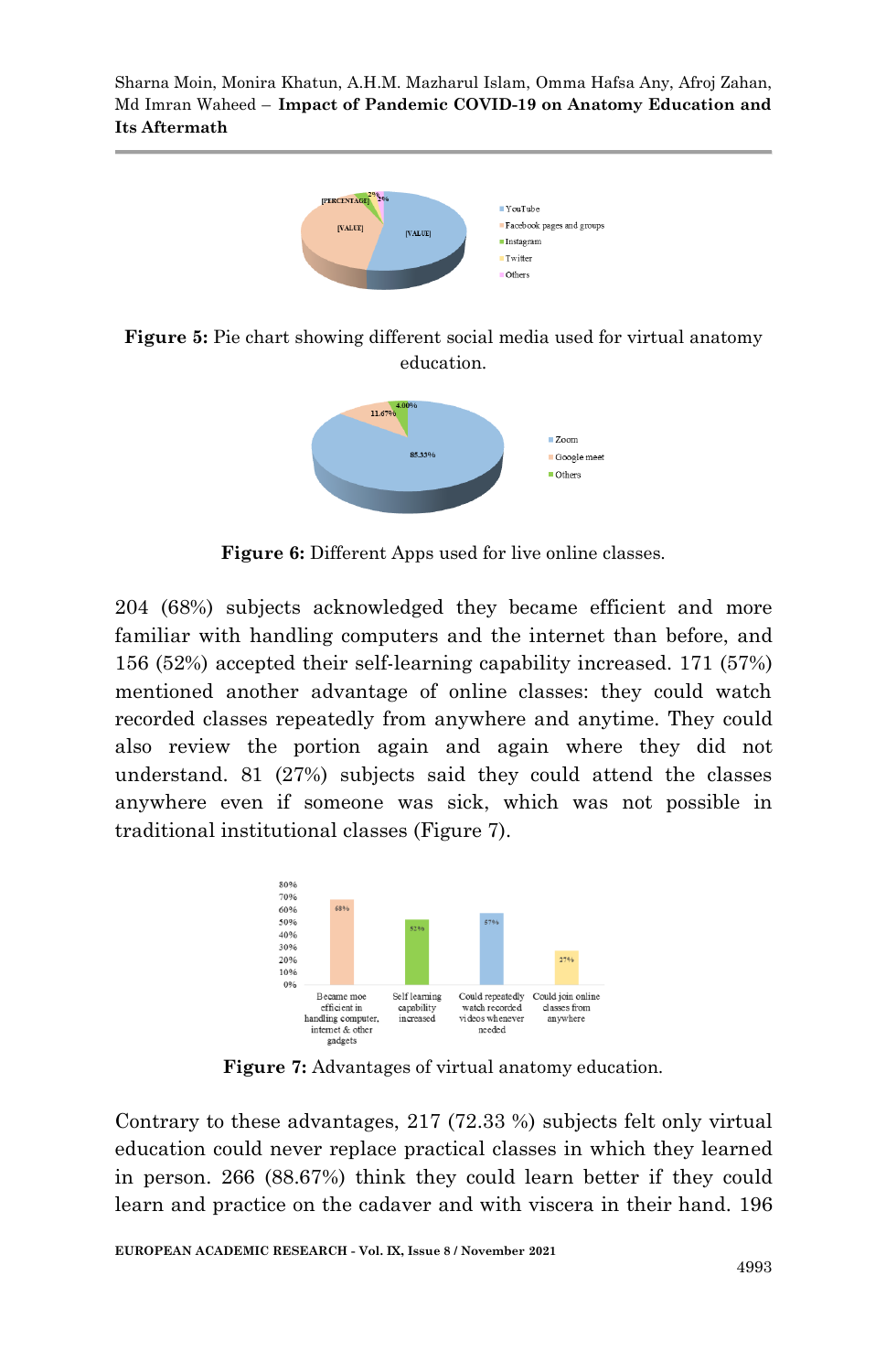(65.33%) missed their friends, and 174 (58.33%) missed face-to-face interaction with teachers. 233 (77.67%) subjects yearned for sports and cultural events that they were missing.

In the case of traditional anatomy classes, 138 (46%) felt bored as they had to sit in lecture classes monotonously for long hours. 114 (38%) noticed that back-benchers did not get much attention from the teachers as the subjects sitting in the front benches did. The 36 (12%) also claimed it was sometimes difficult to see the black or whiteboards from the back. 78 (26%) subjects said that when the teachers demonstrated on a viscera or a cadaver, all students could not watch with full attention properly at a time in a congested situation (Figure 8).



**Figure 8:** Drawbacks of traditional anatomy classes.

When the institutions reopened after the COVID-19 era, the situation was different. Subjects studied the cadaver, viscera, bones, models, and microscopic slides practically; side by side, they used Google, Google images, different anatomy apps with the guidance of their teachers, and 267 (89%) felt it was the most effective way for learning anatomy.

When finally asked, 267 (89%) subjects opined they wanted 'blended learning' over only traditional anatomy classes or only online classes, which were preferred only by 27 (9%) and 6 (2%) subjects, respectively (Figure 9).



**Figure 9:** Pie chart showing the preferred learning methods.

**EUROPEAN ACADEMIC RESEARCH - Vol. IX, Issue 8 / November 2021**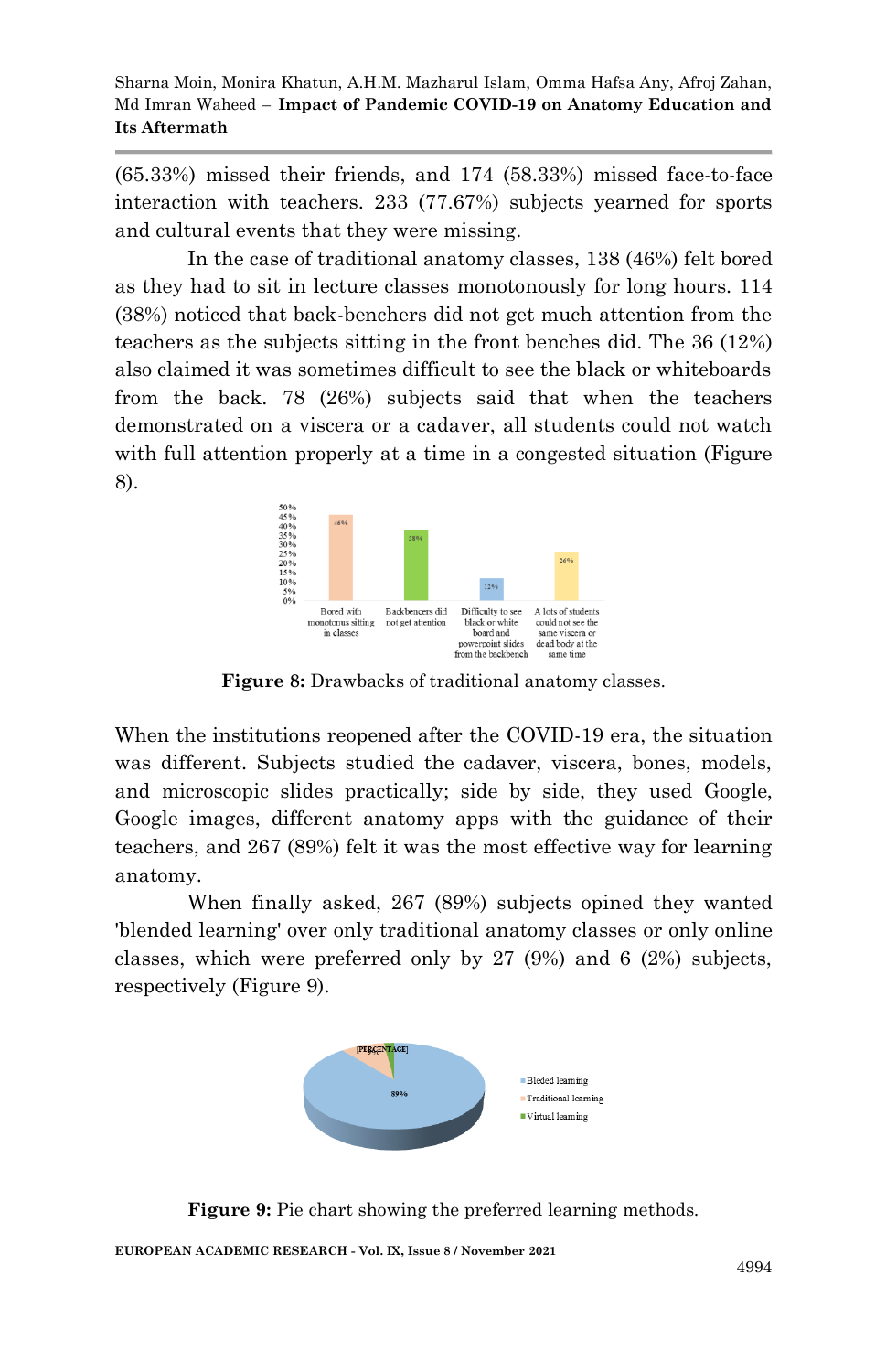# **DISCUSSION:**

Observation of our study indicates that the subjects were not ready to face the situation they had to experience due to the sudden closure of all educational institutions. However, they accepted that it was the only way to prevent infection from person to person. This finding coincides with studies conducted in Bangladesh, Brazil, and India17,18,19.

Our research finding reveals that more subjects used smartphones over laptops or desktops or tabs for virtual learning, similar to the findings of previous studies in Brazil and India<sup>18,19</sup>.

In our study, many subjects felt they did not have proper gadgets for virtual education. Similar findings were reported in Brazil, Malaysia, and India. They revealed that subjects felt difficulty with online classes due to a lack of valuable gadgets<sup>18,19,20</sup>.

The majority addressed poor internet connection as a significant obstacle in their virtual learning process. This study is similar to the studies in Bangladesh, Brazil, Malaysia, and India17,18,19,20.

Our study found that different anatomy virtual apps helped most subjects to study dissection, viscera, and bones. Previous studies in the United States, Turkey, Brazil, and India also support this finding18,19,21,22,23.

Similar to our finding, other studies in Ireland and Qatar also reported that YouTube videos helped the subjects with their virtual anatomy education $24,25$ .

According to the subjects, most of them also used different Facebook pages and groups, which were very helpful. Similar findings were found in the United Kingdom and Canada<sup>26,27</sup>.

Our study showed that for live online classes, subjects used the Zoom app mostly. This finding coincides with Australia, Singapore, and Ireland28,29,30. On the other hand, a study in Brazil showed that they switched to Google Meet for live online classes, contrary to our finding<sup>18</sup>. It might be due to the time limitation of the Zoom app in the free version that is up to 40 minutes. Opposite to that, Google Meet is a free app, and there is no time limitation.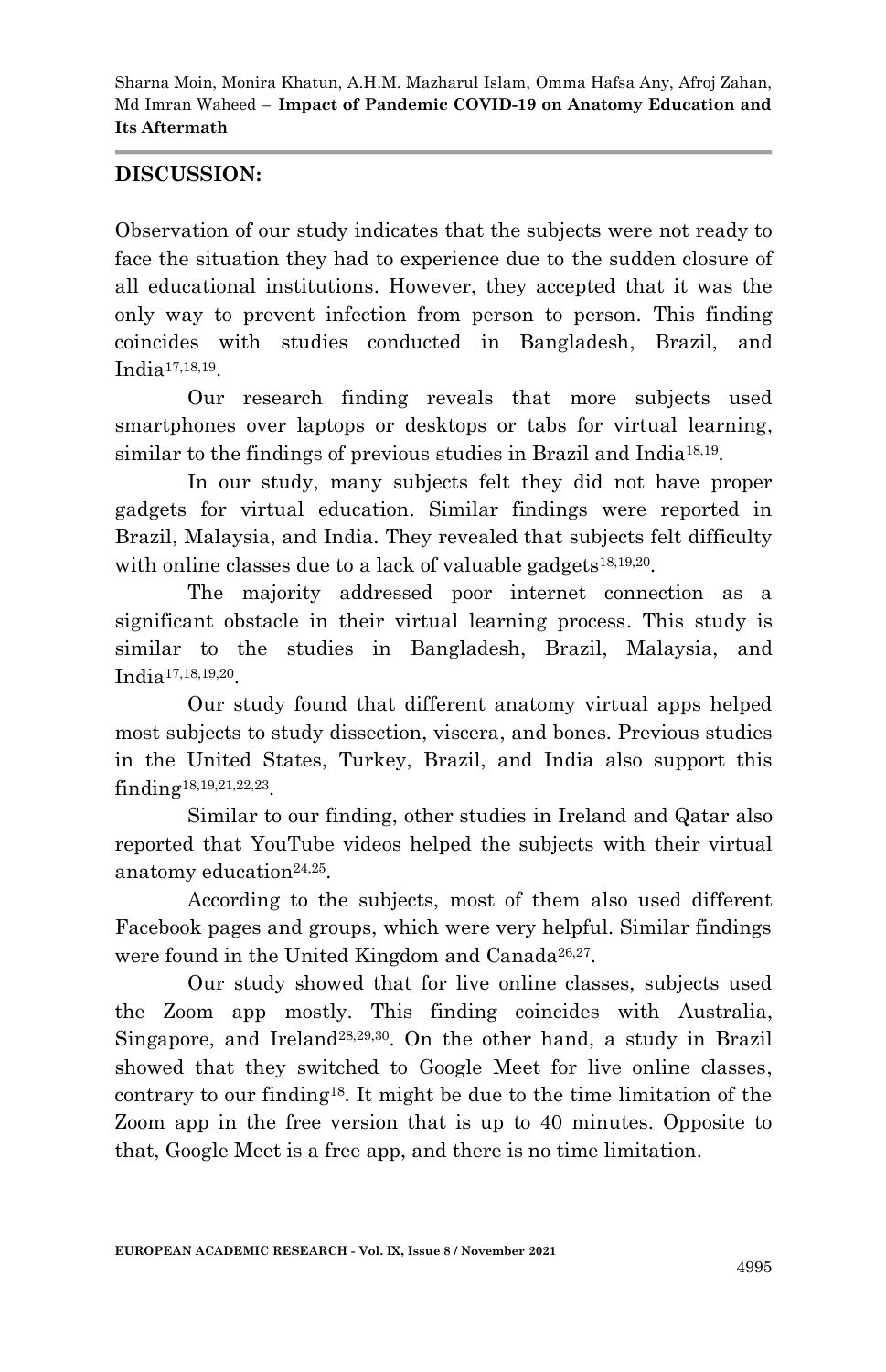This research revealed that most subjects became more efficient in handling computers and the internet than before for study purposes. A study in China also reported a similar finding31.

We found their self-learning capability increased and they watched recorded classes repeatedly whenever needed. It coincides with a previous study in India<sup>19</sup>.

Our study acknowledged that virtual education could never be a complete replacement for anatomy education. The subjects could learn better if they could practice on a cadaver, viscera in the institutions. It was similar to the findings of a study conducted in the United States of America and India19,28.

Similar to our findings, a previous study in India revealed that most subjects missed their friends, teachers, and institutional environment<sup>19</sup>.

We found that most subjects felt bored in the traditional anatomy classes, which differed from the study conducted in India19,31. Most of the subjects chose blended learning over only traditional anatomy classes or online classes in our study. Previous studies in Australia and India support this finding19,33.

# **CONCLUSION:**

Distance learning of anatomy was inevitable as the social distance was the only best option to save the students and other related persons from COVID-19 infection. Virtual education was not opted by choice; instead, it was chosen for having no other choice. Lockdown in the COVID-19 pandemic compelled us to install online learning to maintain the subject's attachment with the academic curriculum. In reality, the purpose served even more than expected. This virtual journey ultimately expertized both the teachers and the students to use higher technologies in the education field. For anatomy, virtual education is not a permanent substitute for the regular college campus system. In addition, students did not prefer only traditional methods after being introduced to the internet facilities. After this COVID-19 era and significant virtual development, intermingling the traditional method with the virtual method is the most effective technique for learning anatomy and is widely accepted.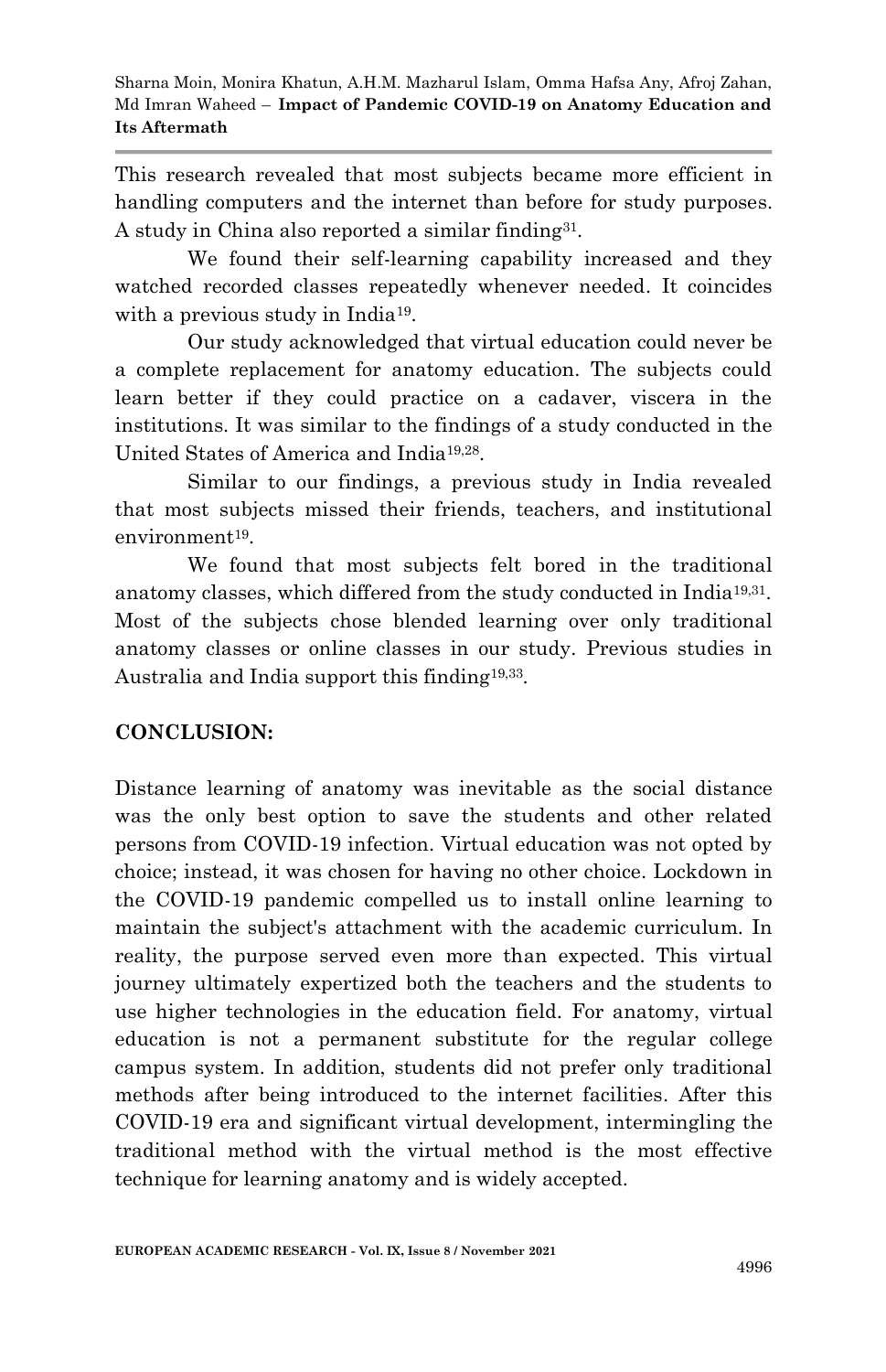#### **Acknowledgment**

The authors are indeed grateful to Dr. Golam Moin Uddin & Dr. Nasreen Mannan for their valuable opinion & advice and their wonderful role throughout this study.

And last but not least, our special thanks to the students of Army Medical College Jashore, Jashore Medical College, Sir Salimullah Medical College, and International Medical College for their volunteer participation in the study.

## **REFERENCES:**

- 1. Of the International CS. The species severe acute respiratory syndrome-related coronavirus: classifying 2019-nCoV and naming it SARS-CoV-2. Nature microbiology. 2020;5(4):536.
- 2. Lu H, Stratton CW, Tang YW. Outbreak of pneumonia of unknown etiology in Wuhan, China: The mystery and the miracle. Journal of medical virology. 2020 Apr;92(4):401.
- 3. Dong E, Du H, Gardner L. An interactive web-based dashboard to track COVID-19 in realtime. The Lancet infectious diseases. 2020 May 1;20(5):533-4.
- 4. Khanna RC, Cicinelli MV, Gilbert SS, Honavar SG, Murthy GV. COVID-19 pandemic: Lessons learned and future directions. Indian Journal of Ophthalmology. 2020 May;68(5):703.
- 5. https://www.worldometers.info/coronavirus/countries-where-coronavirus-has-spread/
- 6. Islam MT, Talukder AK, Siddiqui MN, Islam T. Tackling the COVID-19 pandemic: The Bangladesh perspective. Journal of Public Health Research. 2020 October 14;9(4).
- 7. <https://covid19.who.int/region/searo/country/bd>
- 8. "Coronavirus: Bangladesh declares public holiday from March 26 to April 4". Dhaka Tribune. March 23, 2020. Archived from the original on March 23, 2020. Retrieved March 27, 2020.
- 9. [https://www.thedailystar.net/backpage/news/coronavirus-scare-all-educational-institutions](https://www.thedailystar.net/backpage/news/coronavirus-scare-all-educational-institutions-shut-till-march-31-1881658)[shut-till-march-31-1881658](https://www.thedailystar.net/backpage/news/coronavirus-scare-all-educational-institutions-shut-till-march-31-1881658)
- 10. "Bangladesh has extended lockdown by 11 days". Oman Observer. April 11, 2020. Archived from the original on April 11, 2020. Retrieved April 11, 2020
- 11. <https://www.globaltimes.cn/page/202109/1234272.shtml>
- 12. [https://en.wikipedia.org/wiki/List\\_of\\_medical\\_colleges\\_in\\_Bangladesh](https://en.wikipedia.org/wiki/List_of_medical_colleges_in_Bangladesh)
- 13. [https://www.dhakatribune.com/bangladesh/education/2020/05/02/covid-19-educational](https://www.dhakatribune.com/bangladesh/education/2020/05/02/covid-19-educational-institutions-engaging-in-online-virtual-classes)[institutions-engaging-in-online-virtual-classes](https://www.dhakatribune.com/bangladesh/education/2020/05/02/covid-19-educational-institutions-engaging-in-online-virtual-classes)
- 14. Gonzalez T, De La Rubia MA, Hincz KP, Comas-Lopez M, Subirats L, Fort S, Sacha GM. Influence of COVID-19 confinement on students' performance in higher education. PloS one. 2020 Oct 9;15(10):e0239490.
- 15. https://www.dhakatribune.com/bangladesh/2021/09/02/medical-universities-colleges-andnursing-institutes-to-reopen-from-september-13-in-phases.
- 16. Evans DJ, Bay BH, Wilson TD, Smith CF, Lachman N, Pawlina W. Going virtual to support anatomy education: A STOPGAP in the midst of the Covid-19 pandemic.
- 17. Dutta S, Smita MK. The impact of COVID-19 pandemic on tertiary education in Bangladesh: students' perspectives. Open Journal of Social Sciences. 2020 Sep 4;8(09):53.
- 18. Pacheco LF, Noll M, Mendonça CR. Challenges in teaching human anatomy to students with intellectual disabilities during the Covid-19 pandemic. Anatomical Sciences Education. 2020 Sep;13(5):556-7.
- 19. Singal A, Bansal A, Chaudhary P, Singh H, Patra A. Anatomy education of medical and dental students during COVID-19 pandemic: a reality check. Surgical and Radiologic Anatomy. 2021 Apr;43(4):515-21.